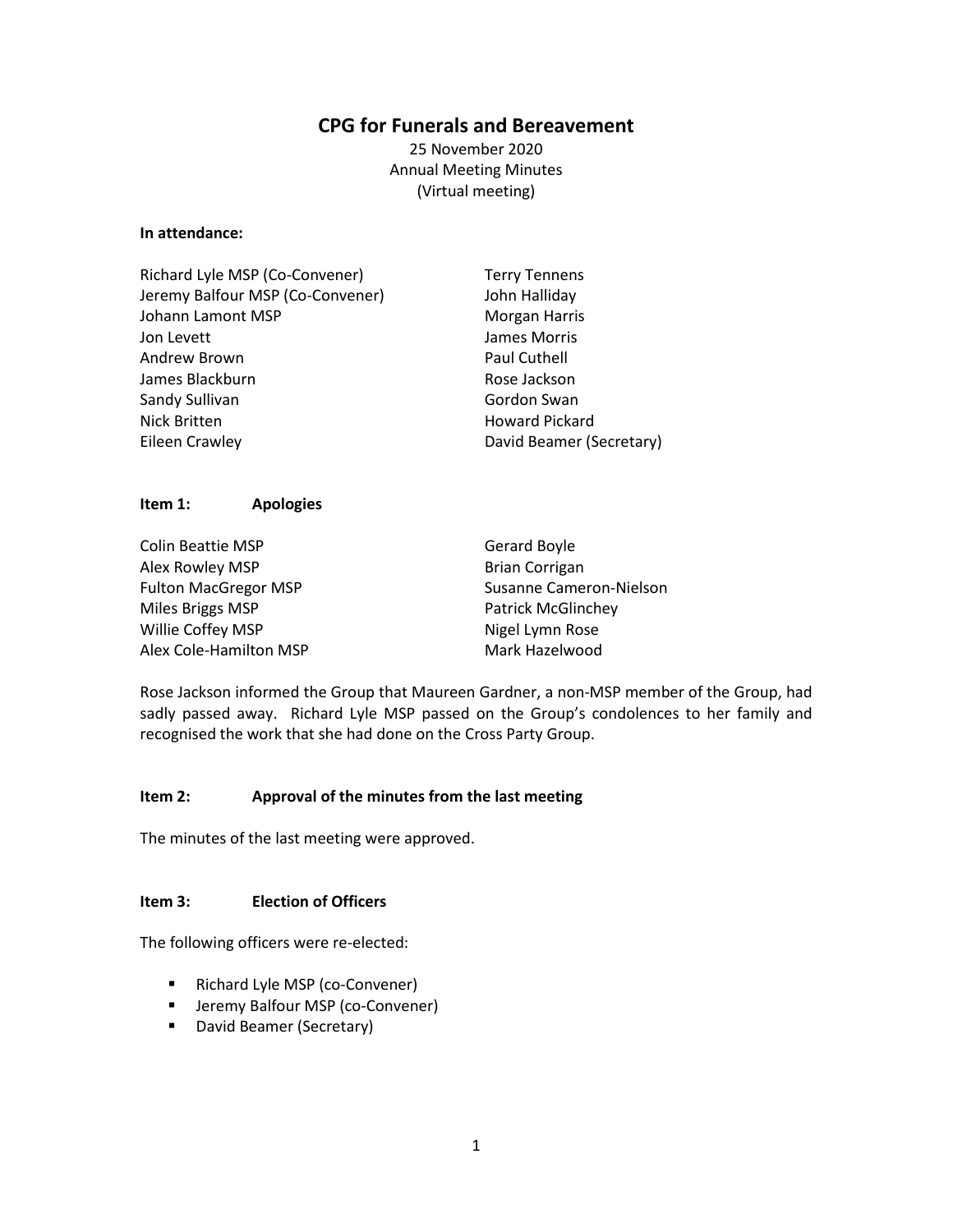The Group was informed that from 1 January 2021, the Secretariat would be provided directly by the National Association of Funeral Directors (NAFD). David Beamer would stand down as Secretary on 31 December 2020.

## **Item 4: Group Membership**

In addition to the co-Conveners, the following MSPs were recorded as Members of the Group:

- Colin Beattie MSP (Scottish National Party)
- **Miles Briggs MSP (Scottish Conservative and Unionist Party)**
- Alex Cole-Hamilton MSP (Scottish Liberal Democrats)
- Johann Lamont MSP (Scottish Labour)
- **Fulton MacGregor MSP (Scottish National Party)**
- Alex Rowley MSP (Scottish Labour)

The Secretary confirmed that the Annual Return for the Group would be submitted following the meeting.

#### **Item 5: Update**

The Secretary stated that representatives from the Competition and Markets Authority (CMA) were invited to attend the meeting today but had declined as they wanted to wait until the Final Report of their Funerals Market investigation had been published before attending a meeting.

It was agreed to cover any further updates in the remaining agenda items.

### **Item 6: COVID-19**

Andrew Brown set out a range of challenges faced by the funeral industry and bereaved people due to the impact of COVID-19 restrictions, the higher death rate, and the upcoming Christmas and New Year holidays.

Andrew stated that this year's Christmas and New Year holidays spanned full weekends, with the recognised holidays being on the Friday/Monday, meaning a full 4 day close down for most Crematoria, Cemeteries, Registrars and Doctor's surgeries. In any other year where the holidays straddled a weekend, there was an increased impact on bereaved families having to wait longer for funerals to take place. But this year posed an extra challenge with additional deaths predicted due to COVID-19 at the same time as the usual seasonal peak. As a result, bereaved families would be impacted as they would have to wait extended periods of time for funerals to take place. These delays would also lead to capacity challenges for Funeral Directors and NHS facilities as they would have to care for deceased people for longer, whilst potentially experiencing a higher than normal death rate.

The Group agreed to write to Robert Swanson, the Inspector of Crematoria, outlining the Group's concerns about the impact of festive holidays on funeral delays. The letter should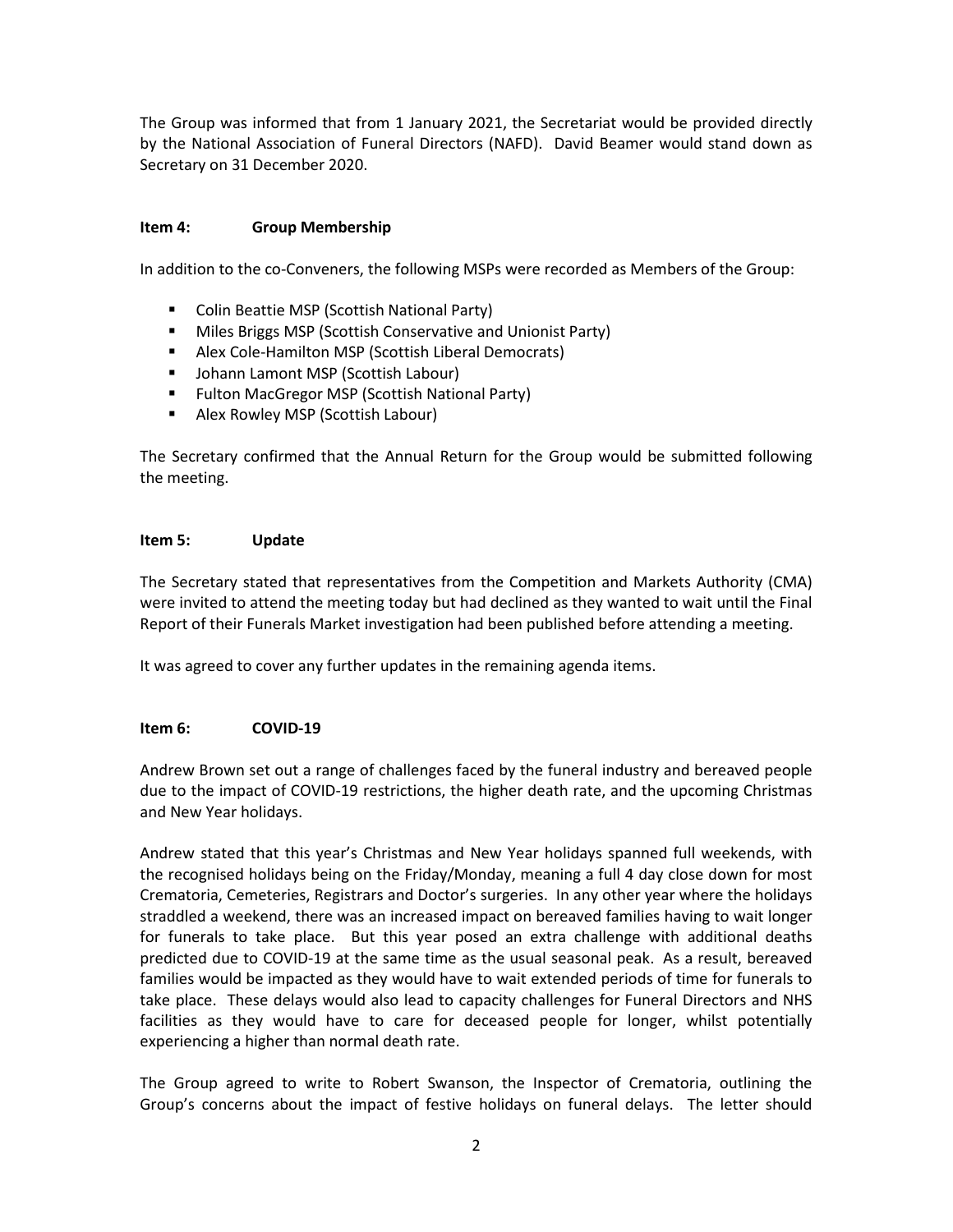include ideas for the Inspector to consider to resolve the situation. It was agreed that the Secretary would liaise with Andrew Brown to collate information needed for the letter. The letter would also be circulated to Cheryl Paris (Scottish Government) when sent to Robert Swanson.

Andrew Brown also identified the need for greater access to modelling and the importance of funerals workers receiving the COVID-19 vaccinations due to the requirement to enter COVID-19 positive environments. Jon Levett supported Andrew's comments and outlined the role of modelling in helping the funeral industry plan ahead.

The Group agreed to raise the need for vaccinations for funeral workers. Richard Lyle MSP recognised the valuable work that funeral directors were doing for Scottish communities and the risks they faced. The Secretary was asked to assist the co-Convenors in drafting suitable questions that could be put to the Scottish Government on the need for funeral workers to be given priority access to the COVID-19 vaccine.

Jon Levett stated that funeral directors had been using large quantities of PPE to protect their staff and customers from COVID-19, and to comply with government regulations. The UK Government had introduced VAT zero-rating on PPE on 1 May 2020 that helped reduce the financial burden placed on the funeral sector. However, a recent decision by the UK Government to restore VAT to 20 per cent on PPE from 1 November 2020 came at a time when funeral directors were needing to use large quantities of PPE again due to the growing number of deaths now being experienced in the second wave.

Richard Lyle MSP agreed to write to the Chancellor of the Exchequer to raise the matter and asked the Secretary to draft a letter.

# **Item 7: CMA Funerals Market Investigation**

Jon Levett outlined the latest developments on the CMA Funerals Market investigation. The Provisional Decision Report (PDR) was published on 13 August 2020 and was followed by the release of nearly two dozen appendices on 17 August 2020. Parties were given until 10 September 2020 to respond to the PDR and its appendices.

In an updated Administrative Timetable, released on 13 August 2020, the CMA set the target date for the Final Report as December 2020. Jon Levett stated it was unclear about the legal basis of the CMA doing a supplementary investigation as set out in the PDR.

John Halliday raised the issue of funeral prices and the impact of COVID-19. A discussion followed on how the cost of PPE and body bags had increased, and the effect this was having on costs as well as the impact of COVID restrictions on the average price of a funeral.

The Group welcomed the CMA's offer to attend a future meeting of the CPG to discuss the Final Report. Richard Lyle MSP noted that due to the change in secretariat support, the NAFD would be arranging the next meeting of the Group and should liaise with the CMA to confirm their attendance when a date had been agreed.